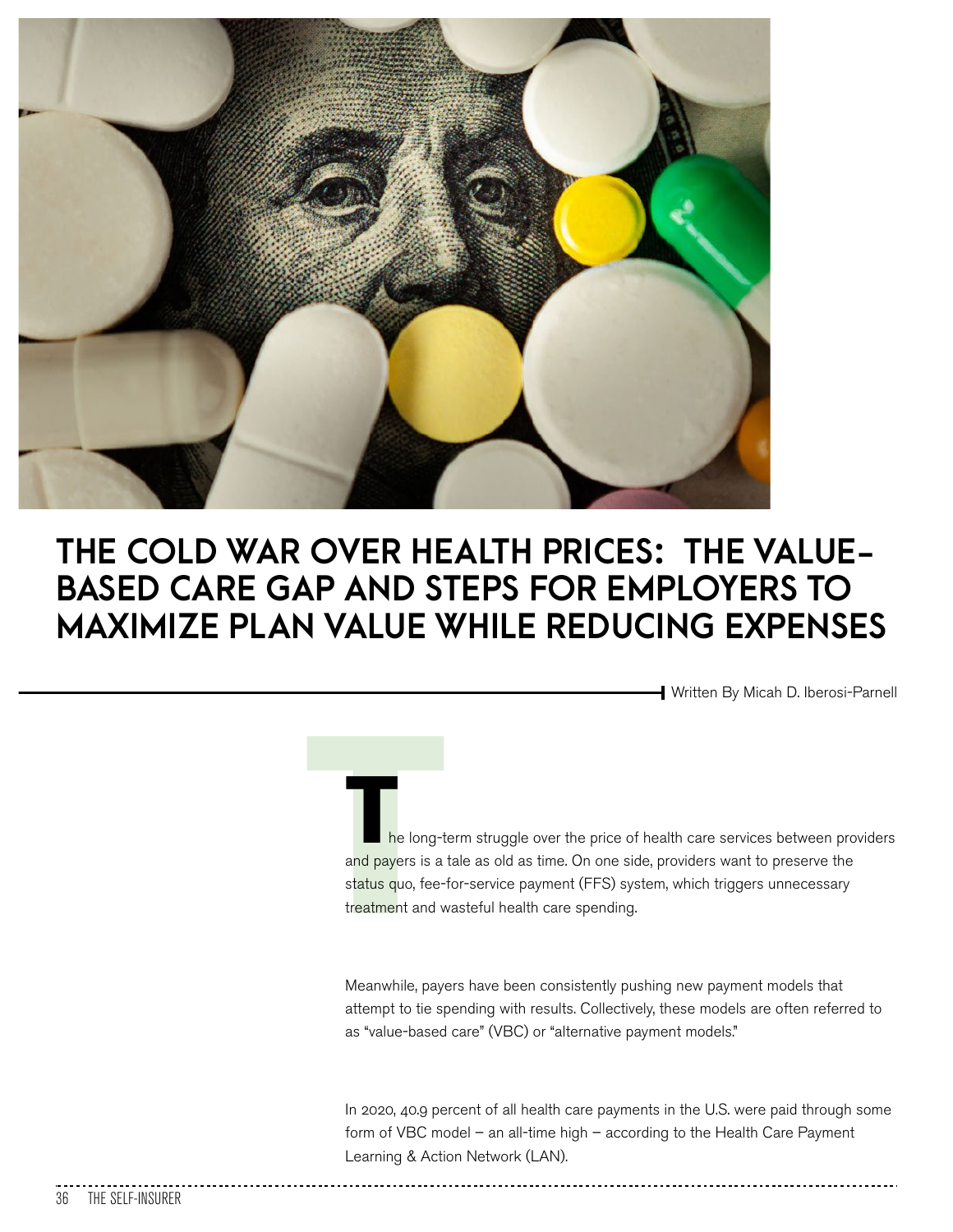Meanwhile, with only 49 percent of payments tied to VBC, employers and commercial payers lagged significantly behind Medicare. The survey did not measure the difference between selfinsured employer plans and large commercial plans like UnitedHealth, but employer VBC payments are likely lower than the LAN survey suggests.

This gap translates into real-world disparities between Medicare and group plans including:

- Group plans pay hospitals double the Medicare rate for inpatient services and triple the rate for outpatient services;
- Inpatient hospital prices for groups grew 42 percent from 2007 to 2014, while physician prices for inpatient care grew 18 percent;
- Employer dollars spent per employee for healthcare increased twice as fast as Medicare after the ACA was passed in 2008.

## **THE REASONS FOR THE VBC GAP**

The chief causes of the VBC gap have nothing to do with a lack of trying from within the self-funding industry and boil down to basic principles of market position and bargaining power.

At the highest level, self-funded groups must lease provider networks through one of a few national carriers, which impose mandatory FFS rates and prevent plans from steering patients to better value in-network providers or directly contracting with outside providers.

A 2013 antitrust lawsuit against a California-based provider network, Sutter Health, provided an up-close example of how these practices work. The plaintiffs accused Sutter Health of using coercive contracting practices to require group plans to penalize (either directly or through forfeited discounts) participants for using nonnetwork providers or risk being completely frozen out of the in-network rates.

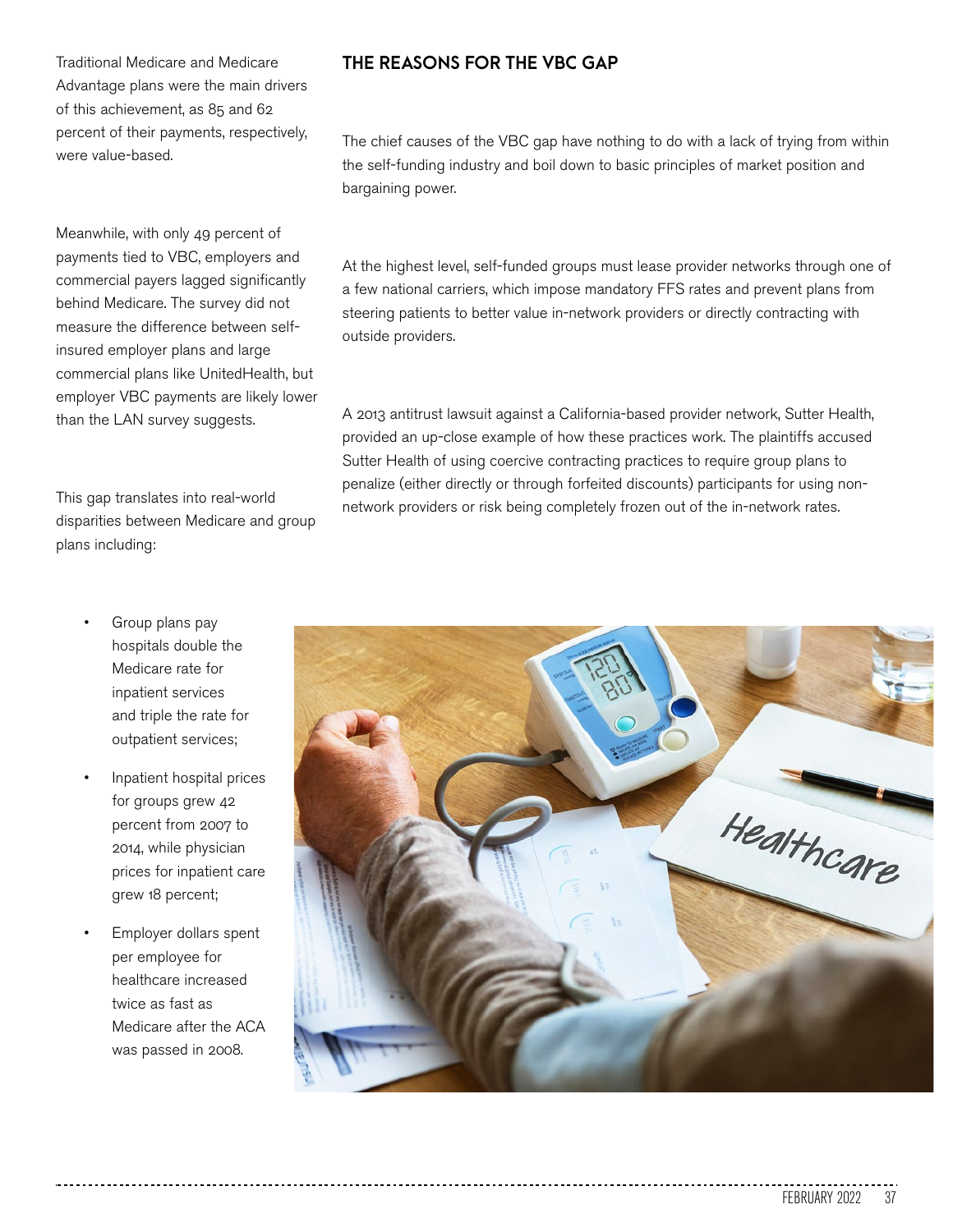Sutter Health shall require each group health payer accessing Sutter Health providers through the [health plan] network to actively encourage members obtaining medical care to use Sutter Health providers … If Sutter Health or any provider learns that a payer ... does not actively encourage its members to use network participating providers, … Sutter shall have the right … to terminate that payer's right to the negotiated rates … [The] terminated payer shall pay for covered services rendered by providers at 100% of billed charges until … Sutter reasonably believes that the payer does in fact actively encourage its members to use network participating providers …

Anti-competitive network language like this is commonplace and generally legal; Sutter Health won its case.

Unless a plan is willing to cut all network ties (which has its own drawbacks), most group plans must tolerate all-or-nothing network agreements. The bargaining power of group plans in these arrangements today is akin to one person trying to negotiate Apple's terms and conditions.

Provider demands underpin these one-sided networks agreements. Increasingly-consolidated provider chains are the main source of high prices and resistance to VBC. Today, nearly 90 percent of all U.S. metro areas are "highly concentrated" in terms of provider competition.

For context, the U.S. soda market between Coke and Pepsi is also considered "highly concentrated." Large providers leverage their monopolization of regional markets to demand higher reimbursements and one-side contract arrangements from the networks, which then offset the costs upon group plans.



## A health plan solution that puts members at the center and employers in control.

- **Seamless plan administration**
- **Unmatched member support**
- **Deep savings** — **up to 30%**

**There's a better path forward. elapservices.com**

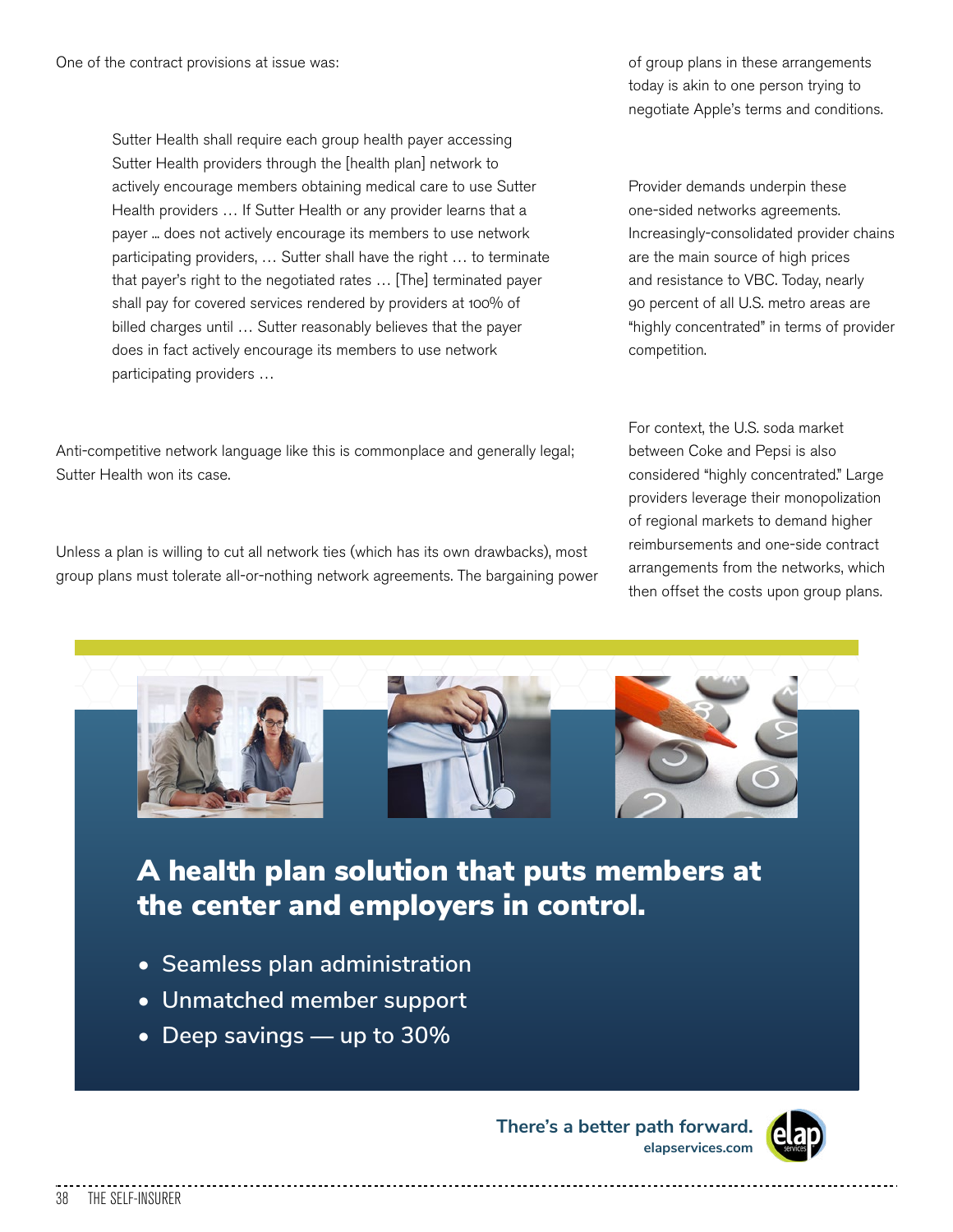Medicare has always counteracted these forces because of its market position as America's largest health insurer (by enrollees) and political power. That is a major reason why Medicare has historically paid lower prices than groups plans. In recent years, though, the disparity between the two has accelerated because Medicare has gradually deployed VBC reforms that have helped curb rapidly rising health care prices.

Providers cannot do much to stop Medicare's VBC efforts aside from lobbying Congress. Meanwhile, group plans must tolerate unilateral network agreements or find alternative solutions that may increase the risk of balance billing on plan members.

By this point, it might seem impossible for group plans to overcome coercive network agreements and provider monopolies – especially for mid-tosmall-size employers. There is light on the horizon, however. Group plans and employers can still contain health costs and boost coverage with a balance of available VBC solutions and thoughtful plan design.

## **SOLUTIONS AVAILABLE FOR EMPLOYERS**

The solutions that help employers contain group plan expenses and increase the value of coverage come in two flavors based on whom they target.



The first category of "supply-side" interventions seeks to change providers' incentives to increase prices.

The second category of "demand-side" solutions targets participants' incentives to choose more efficient care through benefits design and education. Supply-side solutions include many traditional VBC models such as capitation, bundled payments, etc., and can be highly effective in combatting wasteful provider practices, especially unbundling and upcoding.

In the self-funding space, employers who implement supply-side solutions typically agree to prepay providers, often on a per employee per month (PEPM) basis, for the care. Direct primary care (DPC) – where an employer directly contracts with a primary care physician practice that provides comprehensive treatment to eligible employees for a set fee – is probably the most widespread VBC solution among employers today.

Primary care is hardly the only type of medicine where employers can experience significant savings; bundled payments may enable employers to reduce health expenses for certain complex treatments.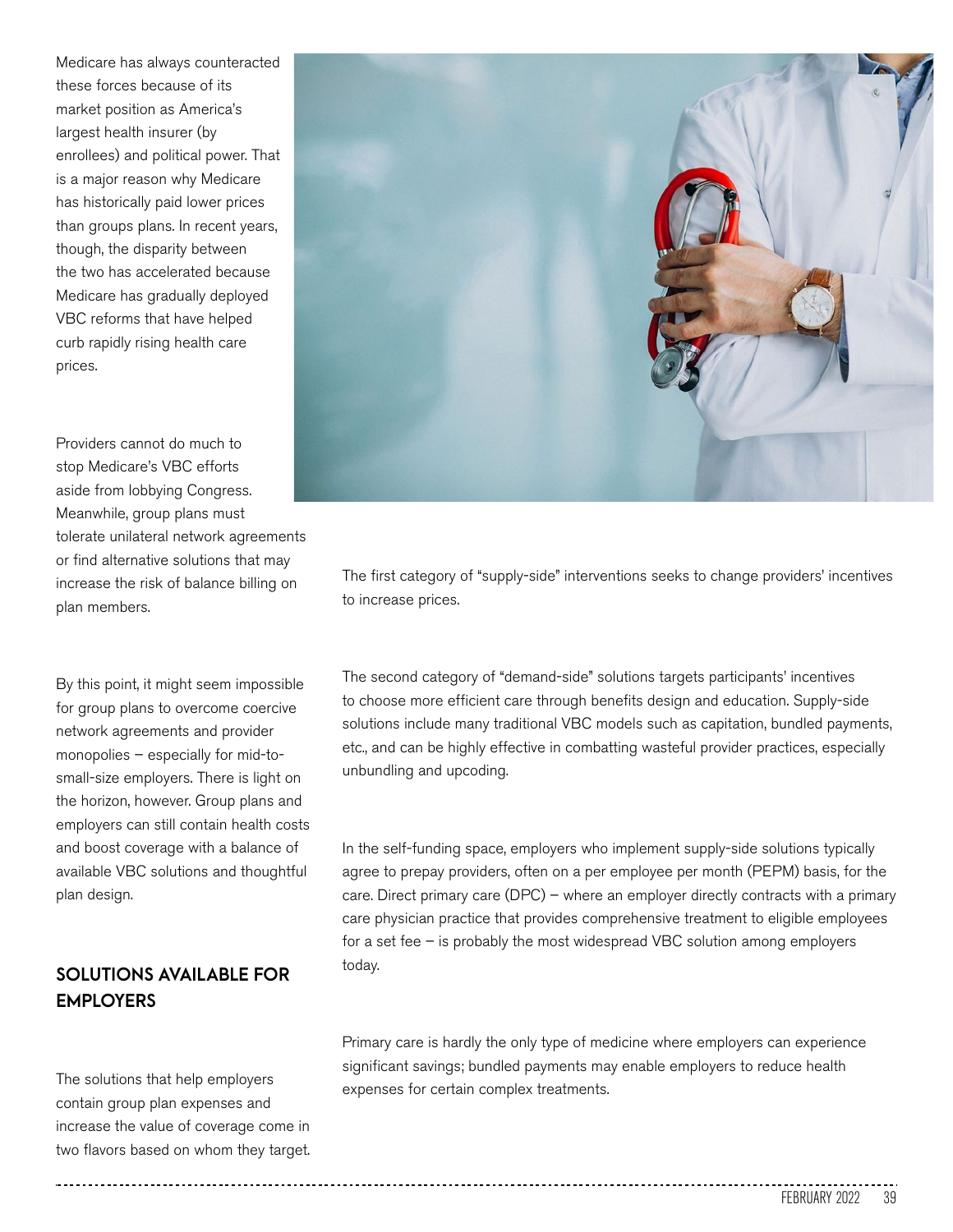For example, recent research by the RAND Corporation showed that self-insured employers save up to 11 percent of health by switching to bundled care services for complex operations – including total knee and hip replacement, spinal fusion, and bariatric weight loss procedures.

Aside from the financial benefits, many supply-side solutions can also boost employee satisfaction with the plan since it usually increases low-cost access to necessary care.

As discussed above, network contracts often block employers from employing these solutions. Employers should carefully examine their network agreement and weigh their own comfort level prior to implementing most VBC solutions.

Aside from networks, participants not utilizing prepaid DPC services or other VBC services can be a financial risk for employers. This can be counteracted by making employees aware of the program and reducing the number of participants enrolled in the program to those who will actually use it.

Additional compliance considerations dependent on the specific VBC program and group plan may also exist and should be analyzed on a case-by-case basis.

A practical consideration for employers interested in DPC, bundled payments, or other supply-side solution is whether the provider contract includes two-sided risk factors.

In other words, employers may want to consider VBC arrangements that financially penalize the provider for poor-quality care and reward them for improved-quality care. These carrot-stick arrangements are already popular with public payers and can help better align plan costs with health outcomes and care quality than PEPM and other set fee arrangements. They also are generally more adaptable to patient demands and surges in care that have become a mainstay in the COVID-19 era.

Next, while supply-side solutions are effective, providers still often cave to patient demands even in the face of a financial penalty. This is why it is crucial for employers to consider the value of health care when designing benefits. A simple way that employers can do this is by tying cost-sharing to the value of specific treatments, which then nudges participants to utilize more clinically and cost-effective health care.

The Phia Group incorporates some of these demand-side nudges into its own plan, such as waiving cost-sharing when a generic alternative exists for a brand-name drug or using urgent care over emergency departments for nonemergent conditions.

Other models have been developed by public health researchers and can already be seen in Medicare Advantage plans and on the ACA Exchanges. Specifically, the "VBID-X Model" offers a good starting point for plans to reference when tailoring cost-sharing to the value of certain services. The basic framework of the plan design is built upon the below principles:

- Favor services with the strongest evidence-based and external validation;
- Favor services that are more responsive to costsharing;
- Favor services with a high likelihood to be high or low-value (e.g., services with the least nuance in value are the easiest to implement);
- Considering how the plan design features intersect with related reforms and initiatives (e.g., favor services already rewarded under value-based payment models);
- Focus on areas with the most need for improvement;